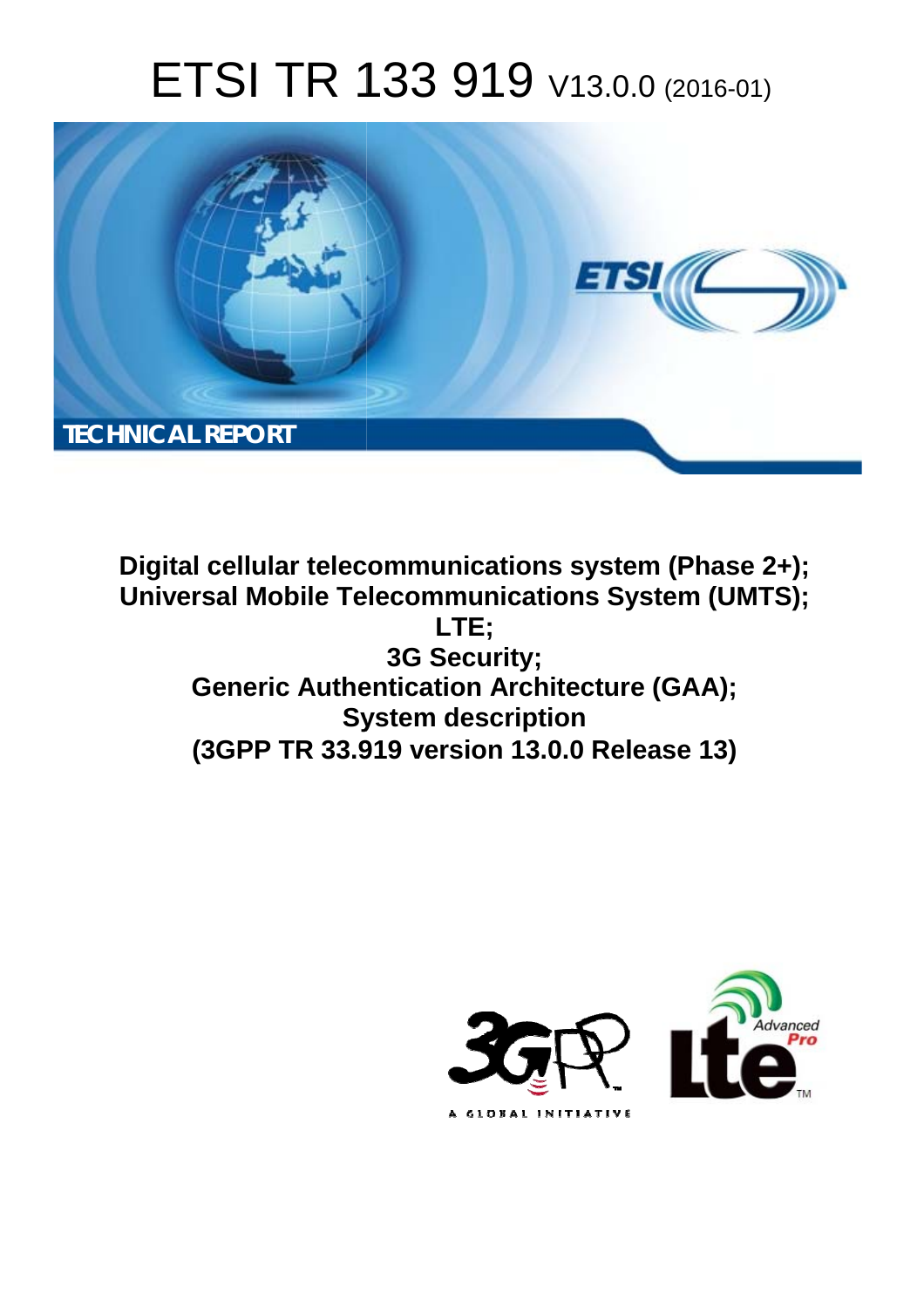Reference RTR/TSGS-0333919vd00

Keywords GSM,LTE,SECURITY,UMTS

#### *ETSI*

#### 650 Route des Lucioles F-06921 Sophia Antipolis Cedex - FRANCE

Tel.: +33 4 92 94 42 00 Fax: +33 4 93 65 47 16

Siret N° 348 623 562 00017 - NAF 742 C Association à but non lucratif enregistrée à la Sous-Préfecture de Grasse (06) N° 7803/88

#### *Important notice*

The present document can be downloaded from: <http://www.etsi.org/standards-search>

The present document may be made available in electronic versions and/or in print. The content of any electronic and/or print versions of the present document shall not be modified without the prior written authorization of ETSI. In case of any existing or perceived difference in contents between such versions and/or in print, the only prevailing document is the print of the Portable Document Format (PDF) version kept on a specific network drive within ETSI Secretariat.

Users of the present document should be aware that the document may be subject to revision or change of status. Information on the current status of this and other ETSI documents is available at <http://portal.etsi.org/tb/status/status.asp>

If you find errors in the present document, please send your comment to one of the following services: <https://portal.etsi.org/People/CommiteeSupportStaff.aspx>

#### *Copyright Notification*

No part may be reproduced or utilized in any form or by any means, electronic or mechanical, including photocopying and microfilm except as authorized by written permission of ETSI.

The content of the PDF version shall not be modified without the written authorization of ETSI. The copyright and the foregoing restriction extend to reproduction in all media.

> © European Telecommunications Standards Institute 2016. All rights reserved.

**DECT**TM, **PLUGTESTS**TM, **UMTS**TM and the ETSI logo are Trade Marks of ETSI registered for the benefit of its Members. **3GPP**TM and **LTE**™ are Trade Marks of ETSI registered for the benefit of its Members and of the 3GPP Organizational Partners.

**GSM**® and the GSM logo are Trade Marks registered and owned by the GSM Association.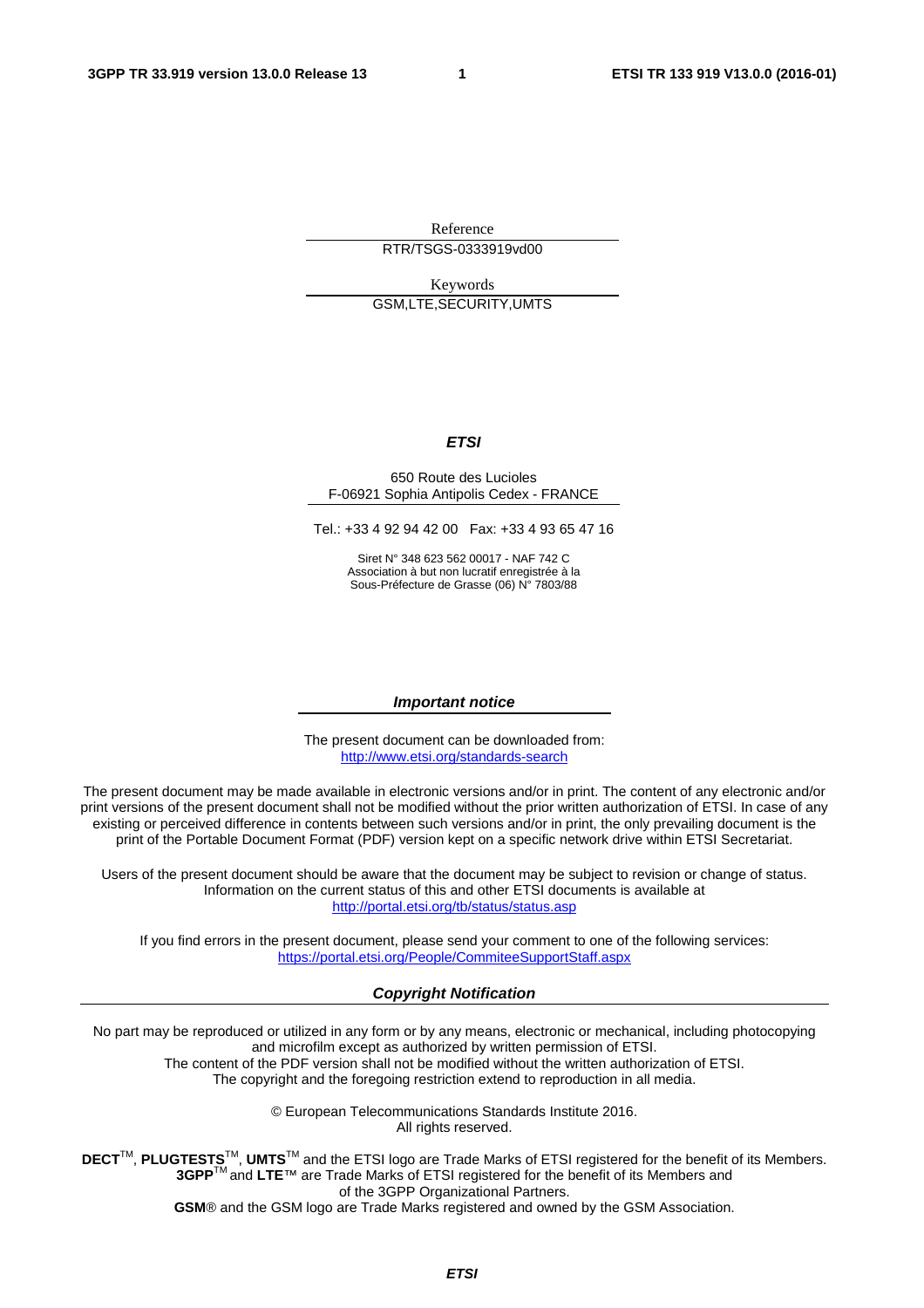## Intellectual Property Rights

IPRs essential or potentially essential to the present document may have been declared to ETSI. The information pertaining to these essential IPRs, if any, is publicly available for **ETSI members and non-members**, and can be found in ETSI SR 000 314: *"Intellectual Property Rights (IPRs); Essential, or potentially Essential, IPRs notified to ETSI in respect of ETSI standards"*, which is available from the ETSI Secretariat. Latest updates are available on the ETSI Web server ([https://ipr.etsi.org/\)](https://ipr.etsi.org/).

Pursuant to the ETSI IPR Policy, no investigation, including IPR searches, has been carried out by ETSI. No guarantee can be given as to the existence of other IPRs not referenced in ETSI SR 000 314 (or the updates on the ETSI Web server) which are, or may be, or may become, essential to the present document.

### Foreword

This Technical Report (TR) has been produced by ETSI 3rd Generation Partnership Project (3GPP).

The present document may refer to technical specifications or reports using their 3GPP identities, UMTS identities or GSM identities. These should be interpreted as being references to the corresponding ETSI deliverables.

The cross reference between GSM, UMTS, 3GPP and ETSI identities can be found under [http://webapp.etsi.org/key/queryform.asp.](http://webapp.etsi.org/key/queryform.asp)

### Modal verbs terminology

In the present document "**shall**", "**shall not**", "**should**", "**should not**", "**may**", "**need not**", "**will**", "**will not**", "**can**" and "**cannot**" are to be interpreted as described in clause 3.2 of the [ETSI Drafting Rules](http://portal.etsi.org/Help/editHelp!/Howtostart/ETSIDraftingRules.aspx) (Verbal forms for the expression of provisions).

"**must**" and "**must not**" are **NOT** allowed in ETSI deliverables except when used in direct citation.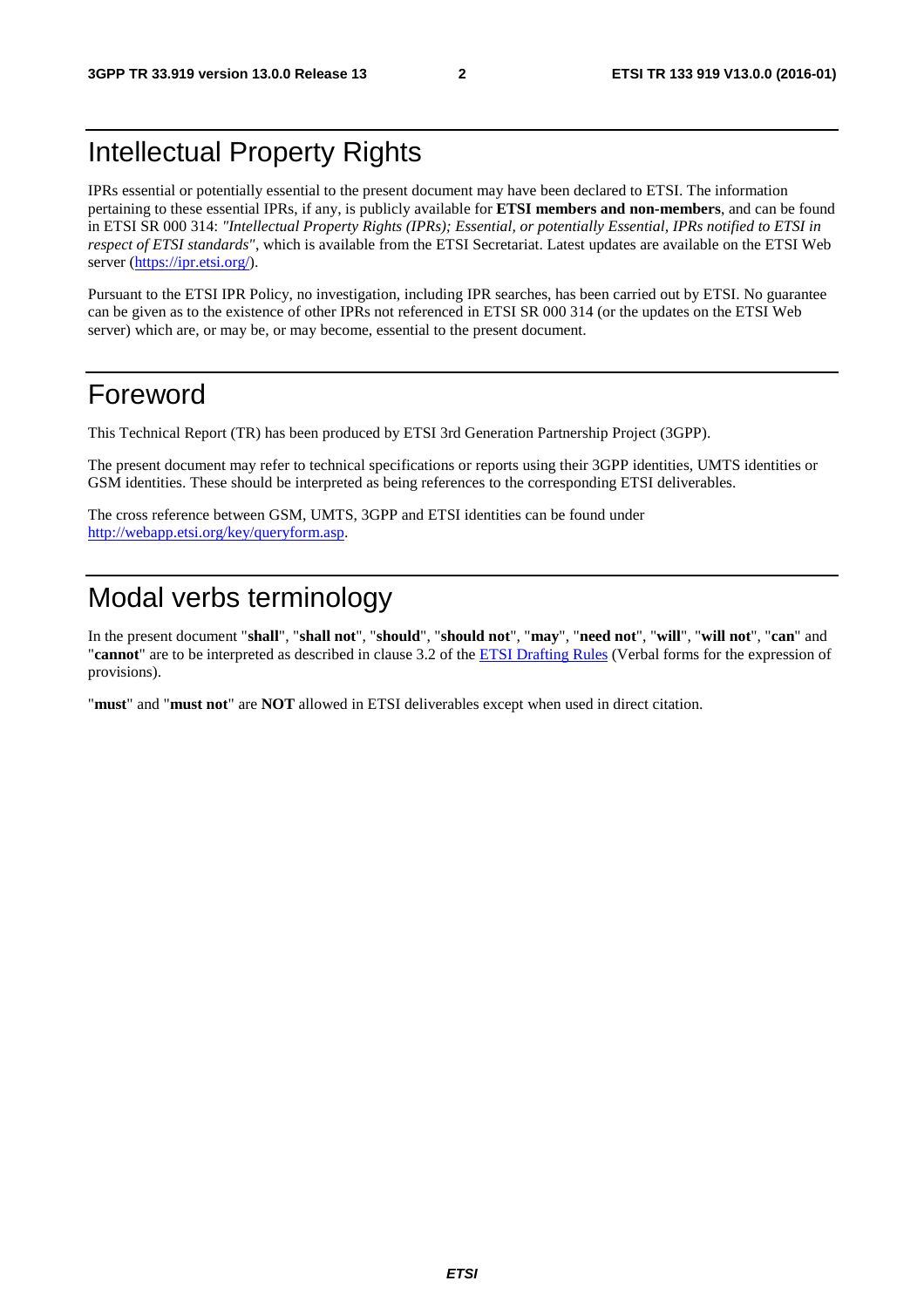$\mathbf{3}$ 

# Contents

| 1          |  |  |  |  |  |
|------------|--|--|--|--|--|
| 2          |  |  |  |  |  |
| 3<br>3.1   |  |  |  |  |  |
| 3.2        |  |  |  |  |  |
| 4          |  |  |  |  |  |
| 4.1<br>4.2 |  |  |  |  |  |
| 4.3        |  |  |  |  |  |
| 5          |  |  |  |  |  |
| 5.1        |  |  |  |  |  |
| 5.2        |  |  |  |  |  |
| 5.3        |  |  |  |  |  |
| 6          |  |  |  |  |  |
| 6.1        |  |  |  |  |  |
| 6.2<br>6.3 |  |  |  |  |  |
| 6.4        |  |  |  |  |  |
| 6.5        |  |  |  |  |  |
| 6.5.1      |  |  |  |  |  |
| 6.5.2      |  |  |  |  |  |
| 6.5.3      |  |  |  |  |  |
| 7          |  |  |  |  |  |
| 7.0        |  |  |  |  |  |
| 7.1        |  |  |  |  |  |
| 7.2        |  |  |  |  |  |
| 7.3        |  |  |  |  |  |
| 7.3.1      |  |  |  |  |  |
| 7.3.2      |  |  |  |  |  |
| 7.3.3      |  |  |  |  |  |
| 7.4        |  |  |  |  |  |
| 8          |  |  |  |  |  |
| 8.1        |  |  |  |  |  |
| 8.2        |  |  |  |  |  |
| 8.3        |  |  |  |  |  |
| 8.4        |  |  |  |  |  |
| 8.5        |  |  |  |  |  |
| Annex A:   |  |  |  |  |  |
|            |  |  |  |  |  |
|            |  |  |  |  |  |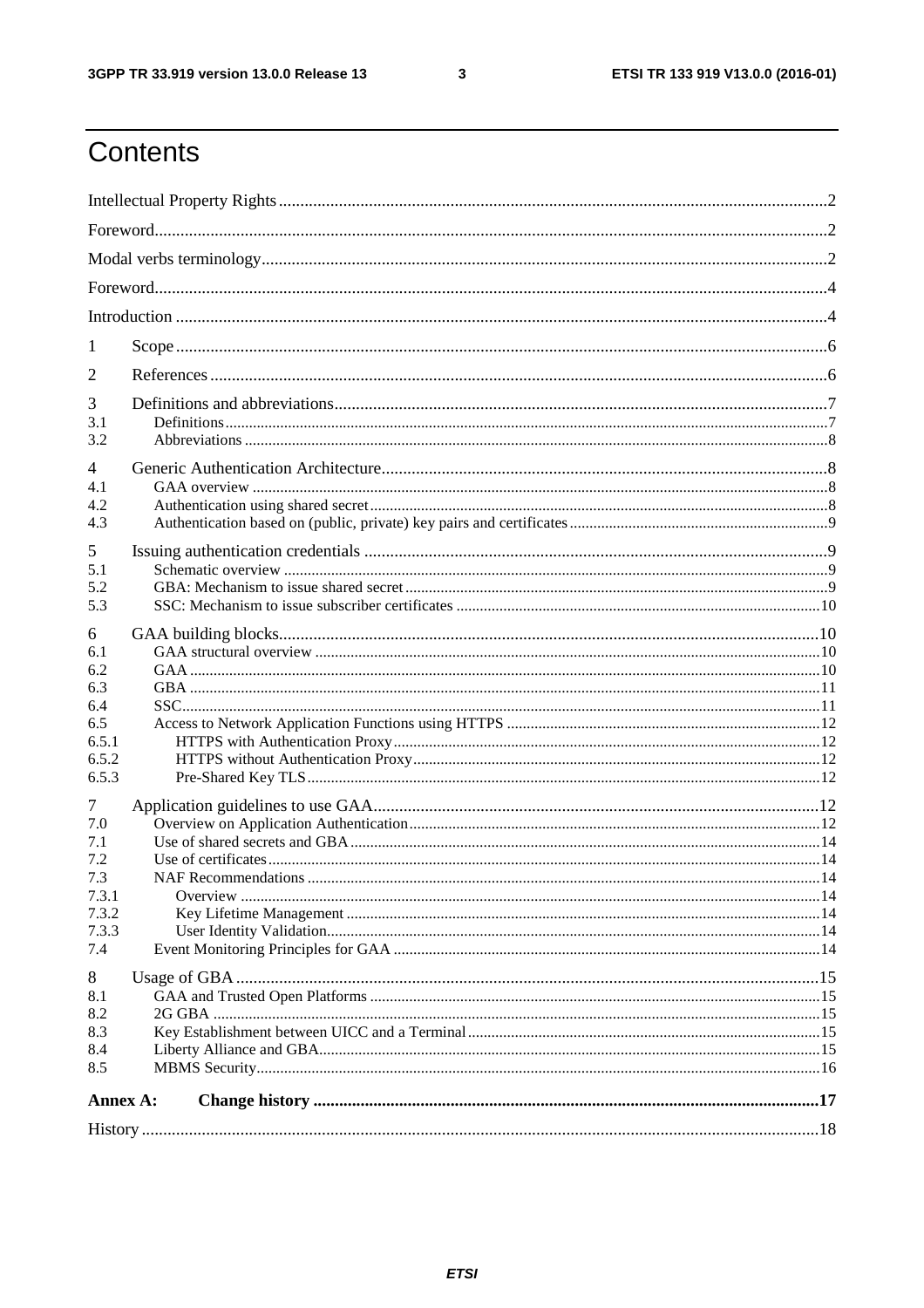### Foreword

This Technical Report has been produced by the  $3<sup>rd</sup>$  Generation Partnership Project (3GPP).

The contents of the present document are subject to continuing work within the TSG and may change following formal TSG approval. Should the TSG modify the contents of the present document, it will be re-released by the TSG with an identifying change of release date and an increase in version number as follows:

Version x.y.z

where:

- x the first digit:
	- 1 presented to TSG for information;
	- 2 presented to TSG for approval;
	- 3 or greater indicates TSG approved document under change control.
- y the second digit is incremented for all changes of substance, i.e. technical enhancements, corrections, updates, etc.
- z the third digit is incremented when editorial only changes have been incorporated in the document.

#### Introduction

This section provides an introduction on the context of GAA and some clarification of why this TR was written (with some reference to related 3GPP Technical Specifications and Technical Reports).



**Figure 1: Schematic illustration of GAA** 

A number of applications share a need for mutual authentication between a client ((i.e. the UE ) and an application server before further communication can take place. Examples include (but are not limited to) communication between a client and a presence server (possibly via an authentication proxy), communication with a PKI portal where a client requests a digital certificate, communication with a Mobile Broadcast / Multicast Service (MBMS) content server, a BM-SC, etc.

Since a lot of applications share this common need for a peer authentication mechanism, it has been considered useful to specify a Generic Authentication Architecture (GAA). This GAA describes a generic architecture for peer authentication that can *a priori* serve for any (present and future) application.

This TR can be considered as a framework document for the generic authentication architecture as is illustrated in Figure 1. GBA, HTTPS and the Authentication Proxy (AP), and Certificates are the basic building blocks of the GAA in 3GPP Release 6 and they are specified each in a separate TS. Later on, many additions were made to accommodate specific needs for various use cases.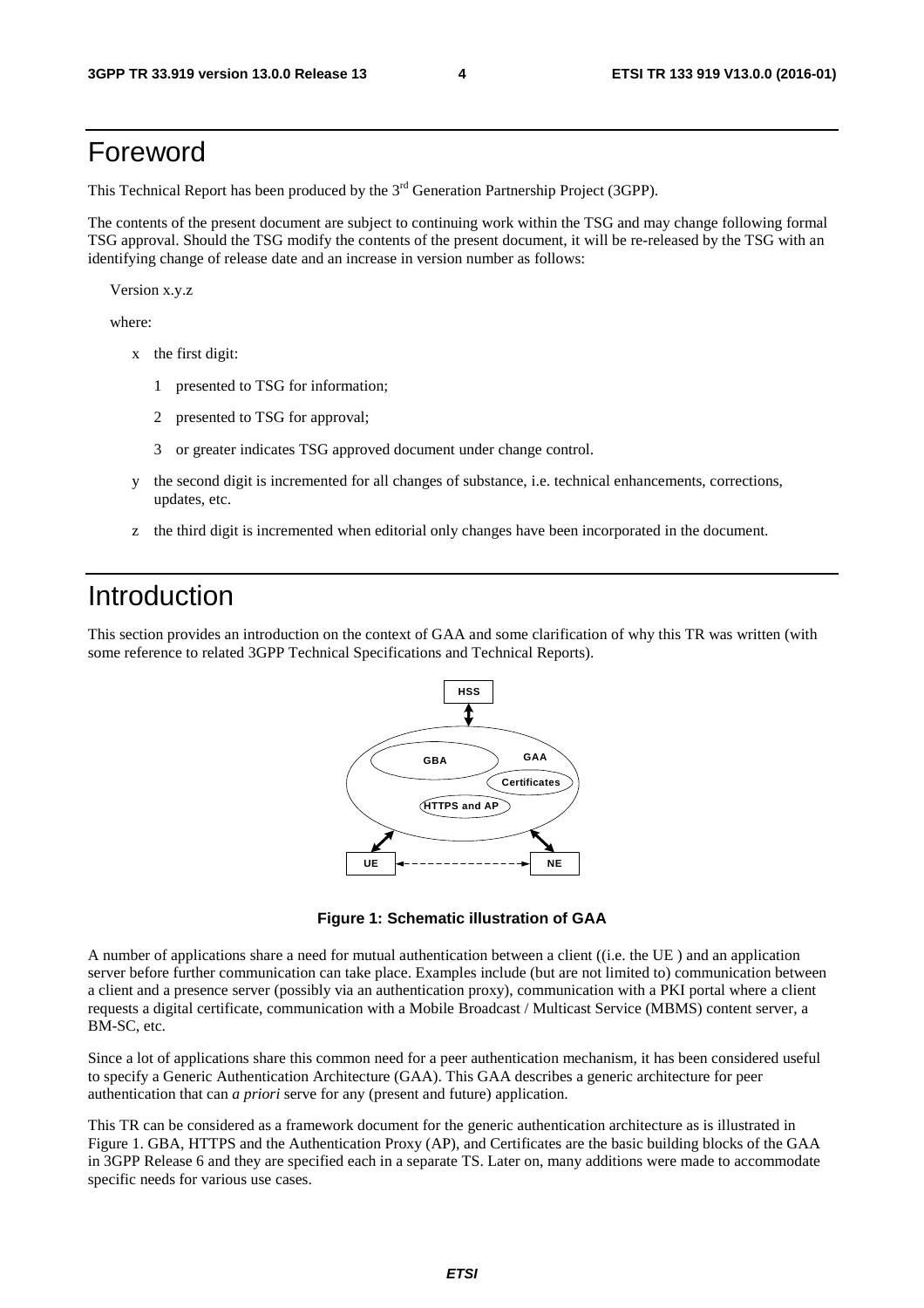How the different GAA and GBA related specifications and technical reports fit together in GAA is explained in this document.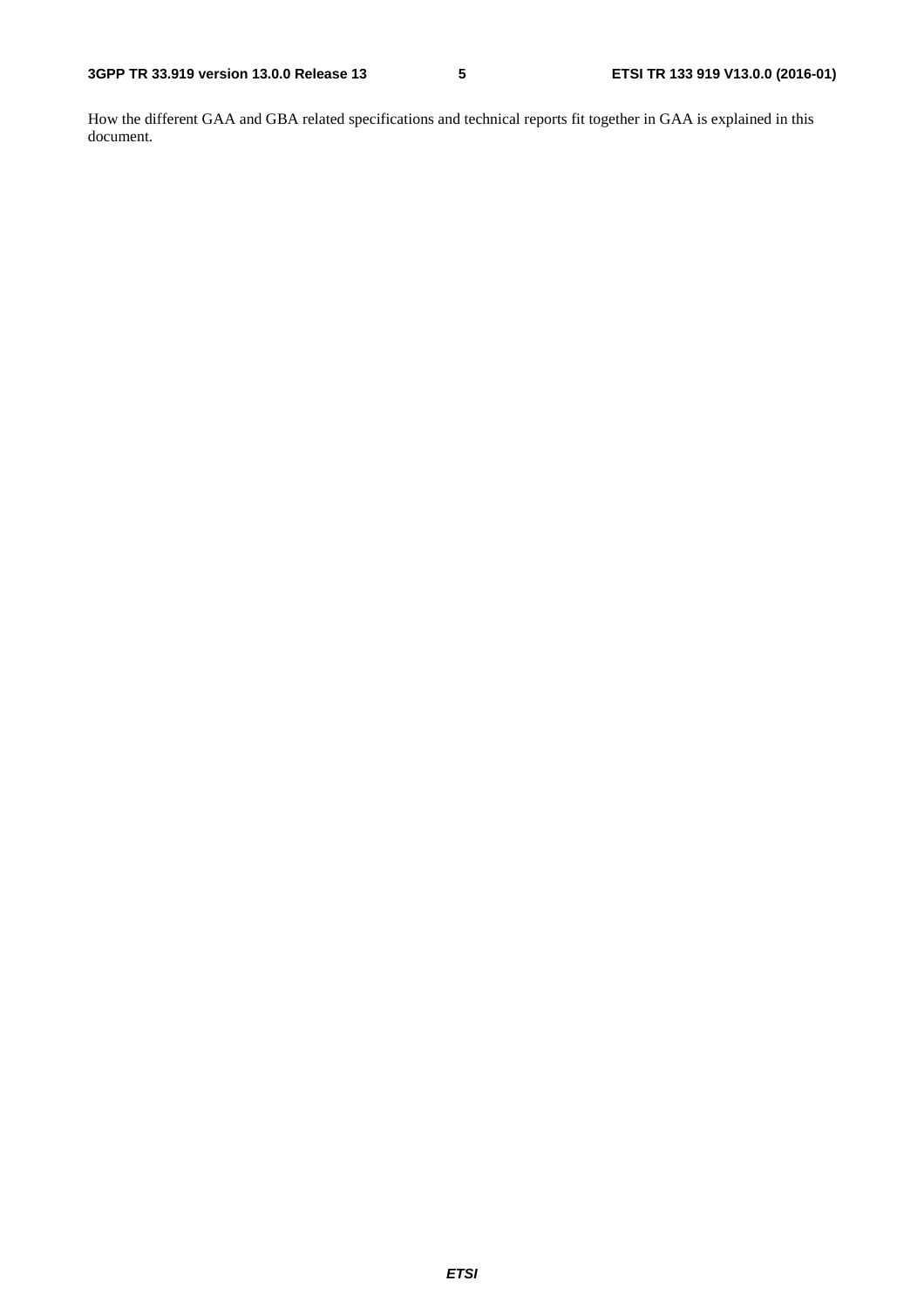### 1 Scope

This 3GPP Technical Report aims to give an overview of the different mechanisms that mobile applications can rely upon for authentication between server and client (i.e. the UE). Additionally it provides guidelines related to the use of GAA and to the choice of authentication mechanism in a given situation and for a given application.

To this end the TR puts the different 3GPP GAA related specifications, into perspective. It clarifies the logic for having the technical specifications and technical reports, sketches their content and explains the inter-relation between these 3GPP TSs and TRs and their relation with this TR.

The heart of GAA consists out of the Generic Bootstrapping Architecture (GBA): The GBA core specifications consist out of TS 33.220, TS 24.109 and TS 29.109. Figure 2 depicts protocols used over the GBA core interfaces and the relationships between different GBA core specifications.

| <b>TS33.220 GBA</b>               |                                             |                                            |                                                          |    |
|-----------------------------------|---------------------------------------------|--------------------------------------------|----------------------------------------------------------|----|
| TS24.109                          |                                             | TS29.109                                   |                                                          |    |
| Ub                                | Ua                                          |                                            |                                                          | Zh |
| <b>HTTP Digest AKA</b><br>RFC3310 | E.g. HTTP Digest<br><b>RFC2617</b>          | WSDL/<br>SOAP based<br>Web<br>Service [10] | <b>IMSC</b> Diameter<br>message definitions<br>TS 29.229 |    |
| <b>RFC2616</b>                    | Diameter Base<br>Protocol<br><b>RFC3588</b> |                                            |                                                          |    |
|                                   |                                             | SCTP                                       |                                                          |    |
| IP                                |                                             |                                            |                                                          |    |

#### **Figure 2: Relationships between GBA core specifications and the protocols used by GBA interfaces**

GBA in turn is then used by many other TSs and TRs to enable specific usages e.g. HTTPS, subscriber certificates.

### 2 References

The following documents contain provisions which, through reference in this text, constitute provisions of the present document.

- References are either specific (identified by date of publication, edition number, version number, etc.) or non-specific.
- For a specific reference, subsequent revisions do not apply.
- For a non-specific reference, the latest version applies. In the case of a reference to a 3GPP document (including a GSM document), a non-specific reference implicitly refers to the latest version of that document *in the same Release as the present document*.
- [1] 3GPP TS 33.102: "3rd Generation Partnership Project; Technical Specification Group Services and System Aspects; 3G Security; Security architecture".
- [2] 3GPP TS 33.220: "3rd Generation Partnership Project; Technical Specification Group Services and System Aspects; 3G Security; Generic Authentication Architecture (GAA); Generic bootstrapping architecture".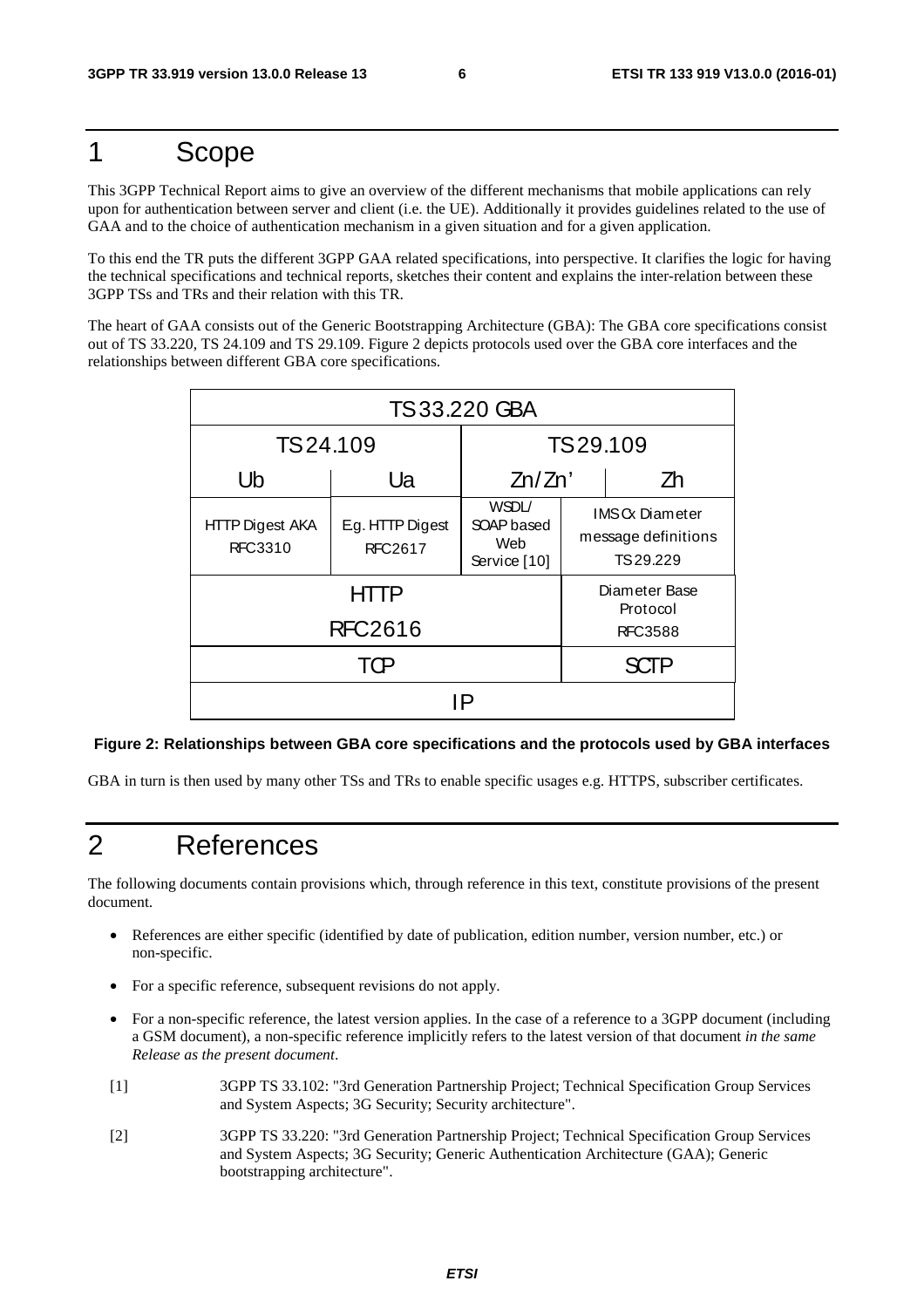- [3] 3GPP TS 33.221: "3rd Generation Partnership Project; Technical Specification Group Services and System Aspects; 3G Security; Generic Authentication Architecture (GAA); Support for subscriber certificates".
- [4] 3GPP TS 33.222: "3rd Generation Partnership Project; Technical Specification Group Services and System Aspects; 3G Security; Generic Authentication Architecture (GAA); Access to network application functions using secure hypertext transfer protocol (HTTPS)".
- [5] IETF RFC 2818: "HTTP Over TLS".
- [6] 3GPP TS 29.109: "3rd Generation Partnership Project; Technical Specification Group Core Network; Generic Authentication Architecture (GAA); Zh and Zn Interfaces based on the Diameter protocol; Protocol details".
- [7] 3GPP TS 24.109: "3rd Generation Partnership Project; Technical Specification Group Core Network; Bootstrapping interface (Ub) and Network application function interface (Ua); Protocol details".
- [8] Void.
- [9] Void.
- [10] W3C: "Web Services Description Language (WSDL) Version 2.0 Part 0: Primer", [http://www.w3.org/TR/2005/WD-wsdl20-primer-20050803/.](http://www.w3.org/TR/2005/WD-wsdl20-primer-20050803/)
- [11] IETF RFC 4279 (2005) "Pre-Shared Key Ciphersuites for Transport Layer Security (TLS)".
- [12] 3GPP TS 33.246: '3rd Generation Partnership Project, Technical Specification Group Services and System Aspects; 3G Security; Security of Multimedia Broadcast / Multicast Services'.
- [13] 3GPP TR 33.905: '3rd Generation Partnership Project, Technical Specification Group Services and System Aspects; Recommendations for Trusted Open Platforms'.
- [14] 3GPP TR 33.920: '3rd Generation Partnership Project, Technical Specification Group Services and System Aspects; SIM card based GBA Generic Bootstrapping Architecture; Early Implementation Feature'.
- [15] 3GPP TS 33.110: '3rd Generation Partnership Project, Technical Specification Group Services and System Aspects; Key Establishment between a UICC and a Terminal'.
- [16] 3GPP TR 33.980: '3rd Generation Partnership Project; Technical Specification Group Services and System Aspects; Liberty Alliance and 3GPP security interworking; Interworking of Liberty Alliance Identity Federation Framework (ID-FF), Identity Web Services Framework (ID-WSF) and Generic Authentication Architecture (GAA)'.

# 3 Definitions and abbreviations

#### 3.1 Definitions

For the purposes of the present document, the following terms and definitions apply.

**Subscriber certificate:** a certificate issued by a mobile network operator to a subscriber based on his/her subscription. It contains the subscriber's own public key and possibly other information such as the subscriber's identity in some form.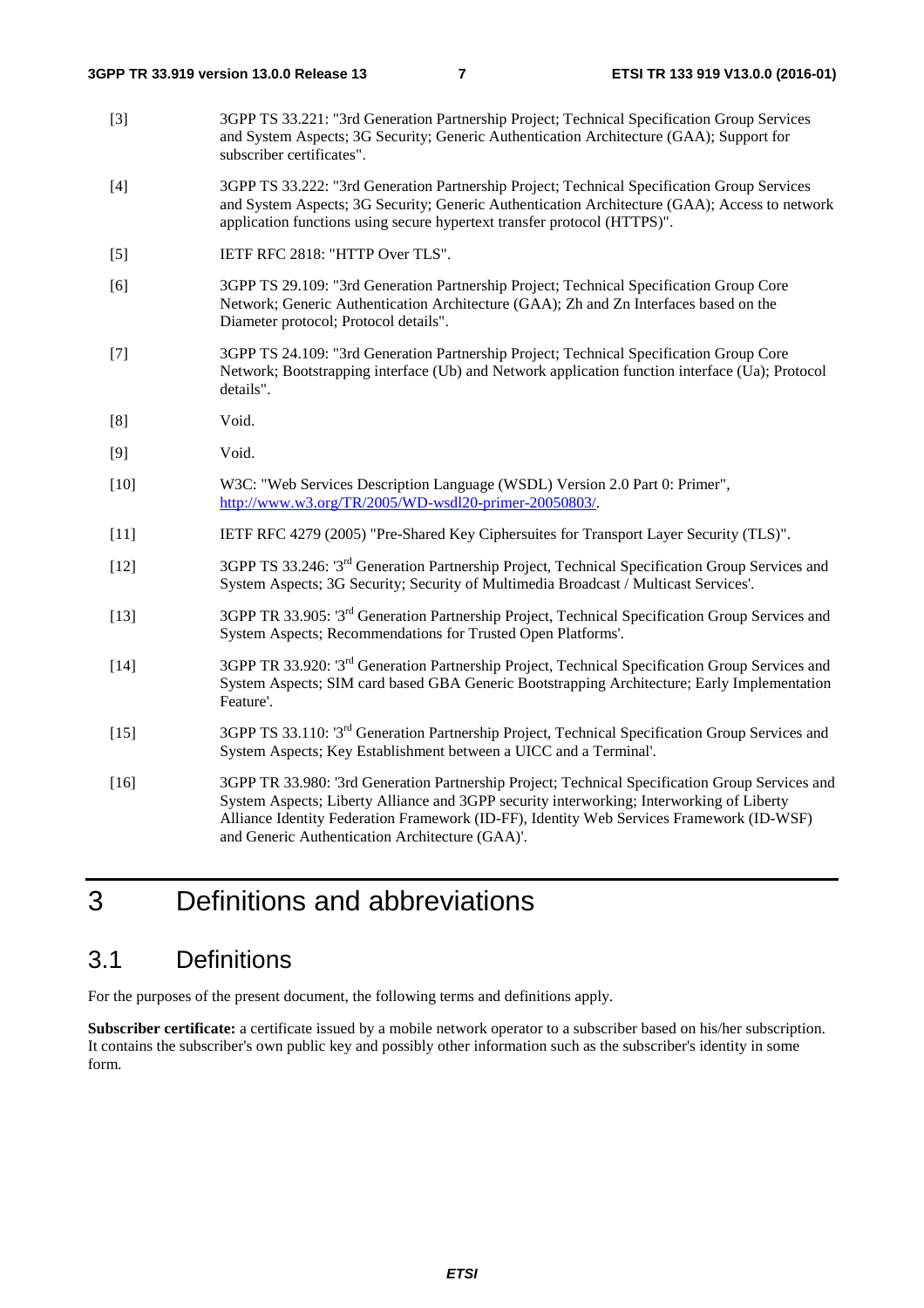#### 3.2 Abbreviations

For the purposes of the present document, the following abbreviations apply:

| AK A       | Authentication and Key Agreement           |
|------------|--------------------------------------------|
| AP         | <b>Authentication Proxy</b>                |
| AS         | <b>Application Server</b>                  |
| BSF        | <b>Bootstrapping Server Function</b>       |
| GAA        | Generic Authentication Architecture        |
| <b>GBA</b> | Generic Bootstrapping Architecture         |
| <b>HSS</b> | Home Subscriber System                     |
| <b>NAF</b> | <b>Network Application Function</b>        |
| <b>NE</b>  | Network Element                            |
| <b>PKI</b> | Public Key Infrastructure                  |
| <b>SSC</b> | <b>Support for Subscriber Certificates</b> |
| UE         | User Equipment                             |

## 4 Generic Authentication Architecture

### 4.1 GAA overview

There are generally speaking two types of authentication mechanisms. One is based on a secret shared between the communicating entities, the other one is based on (public, private) key pairs and digital certificates. Also in GAA these are the two options that are a priori available for mobile applications as is illustrated in Figure 3.



**Figure 3: GAA schematic overview** 

#### 4.2 Authentication using shared secret

Figure 3:<br>
fion using<br>
protocols that rely<br>
Digest, Pre-Share<br>
L. Friendon<br>Solve the Secret between the with pre-shared There are several authentication protocols that rely on a pre-shared secret between the two communicating entities. Popular examples include HTTP Digest, Pre-Shared Key TLS, IKE with pre-shared secret and a priori any mechanism based on username and password.

The main problem with these mechanisms is how to agree on this pre-shared secret. Clause 5.2 and GBA TS 33.220 [2] describe how in a mobile context an AKA based mechanism can be used to provide both communicating entities with a pre-shared secret.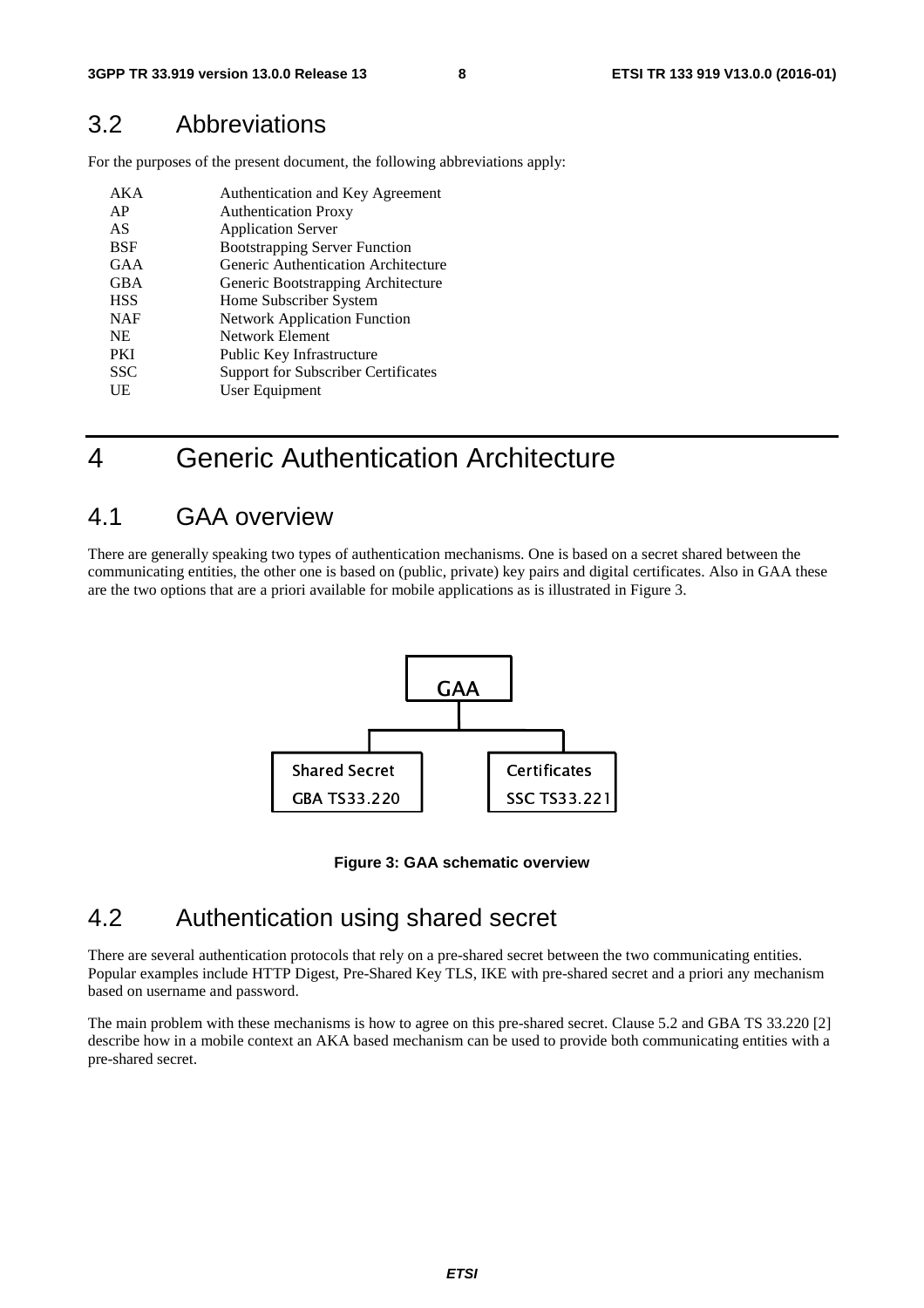#### 4.3 Authentication based on (public, private) key pairs and certificates

An alternative to using shared secrets for authentication is to rely on asymmetric cryptography. This assumes that the entity that needs to be authenticated (one or both partners in the communication) possesses a (public, private) key pair and a corresponding digital certificate. The latter validates the key pair and binds the key pair to its legitimate owner. Well-known protocols whose authentication is based on (public, private) key pairs include PGP and HTTP over TLS, RFC 2818 [5] (the later is commonly called by its protocol identifier, "HTTPS").

The main disadvantage of this type of authentication is that a PKI is needed and that asymmetric key cryptographic operations often require substantially more computational effort than symmetric key operations. Clause 5.3 and Support for Subscriber Certificates (SSC) TS 33.221 [3] describe how a mobile operator can issue digital certificates to its subscribers (hence providing a basic PKI).

### 5 Issuing authentication credentials

#### 5.1 Schematic overview



NOTE: Other mechanisms for issuing authentication credentials may exist but are out of scope for this TR.

#### **Figure 4: Illustration of mechanisms to issue authentication credentials**

Figure 4 illustrates the relation between this TR and TS 33.220 [2] and TS 33.221 [3]. There are on the one hand authentication methods that are based on shared secrets and GBA, described in TS 33.220 [2], specifies a mechanism to provide communicating parties with such a shared secret. On the other hand there are authentication methods that rely on (public, private) key pairs and digital certificates and SSC, described in TS 33.221 [3], specifies how to issue certificates to mobile subscribers.

#### 5.2 GBA: Mechanism to issue shared secret

TS 33.220 [2] specifies an application independent mechanism based on the 3GPP AKA mechanism to provide a client and an application server with a common shared secret. This shared secret can subsequently be used to authenticate the communication between the client and an application server.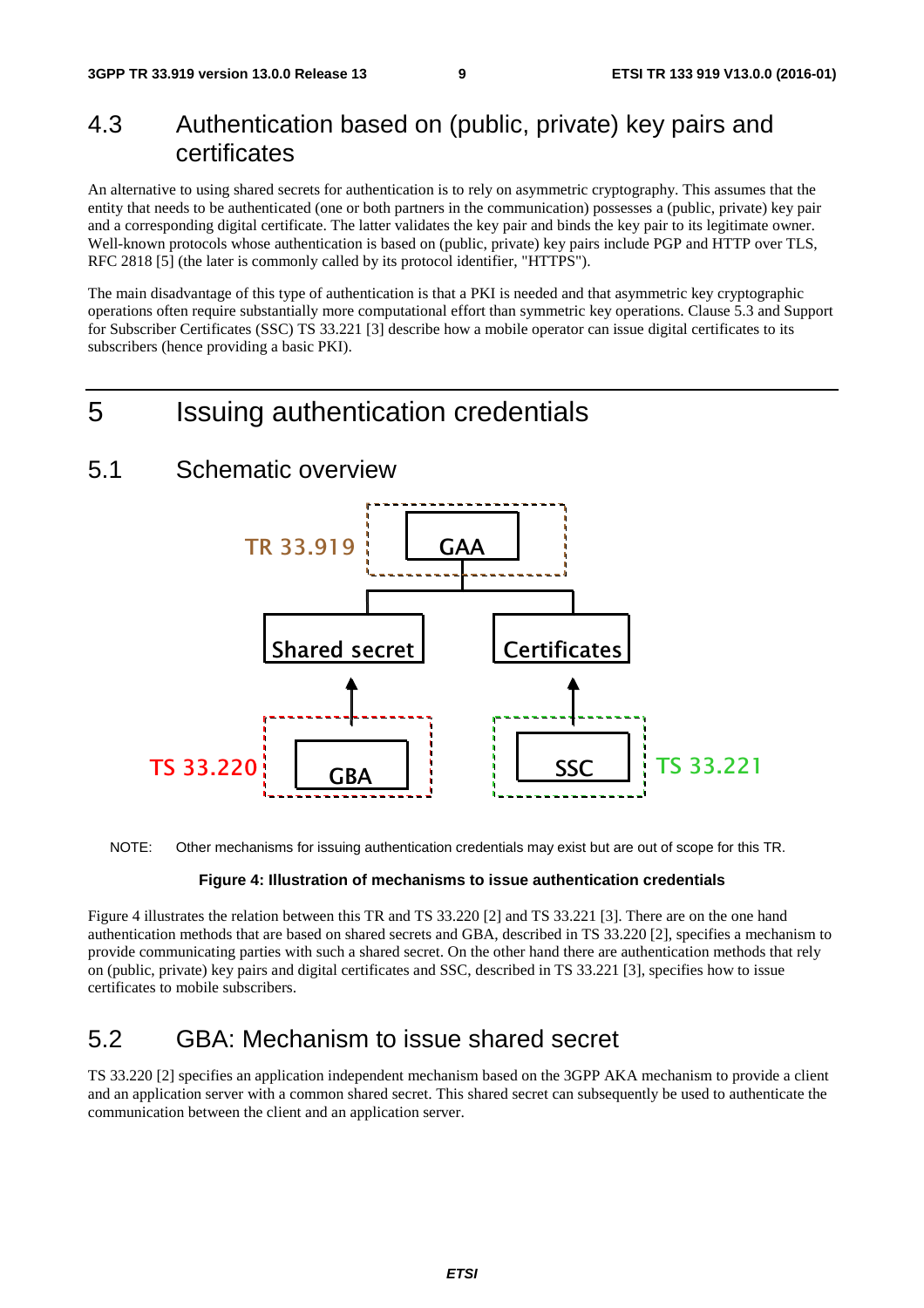#### 5.3 SSC: Mechanism to issue subscriber certificates

TS 33.221 [3], specifies a mechanism to issue a digital certificate to a mobile subscriber.

Once a mobile subscriber has a (public, private) key pair and has obtained a certificate for it, he can use the certificate together with the corresponding key pair to produce digital signatures in e.g. m-commerce applications but also to authenticate to a server (e.g. in TLS).

### 6 GAA building blocks

# 6.1 GAA structural overview



**Figure 5: Detailed overview of inter-relation of GAA building blocks** 

This clause gives a high level overview of the content of the different GAA and GBA related documents and describes how these documents fit together. France Contract CAA building blow<br>that GAA and GBA related do<br>difference Authentication Arch **Presence**<br>**presence**<br>**presence**<br>**presence**<br>**presence**<br>**presence**<br>**presence**<br>**presence** 

#### 6.2 GAA

GAA refers to this TR that describes the general framework of the Generic Authentication Architecture.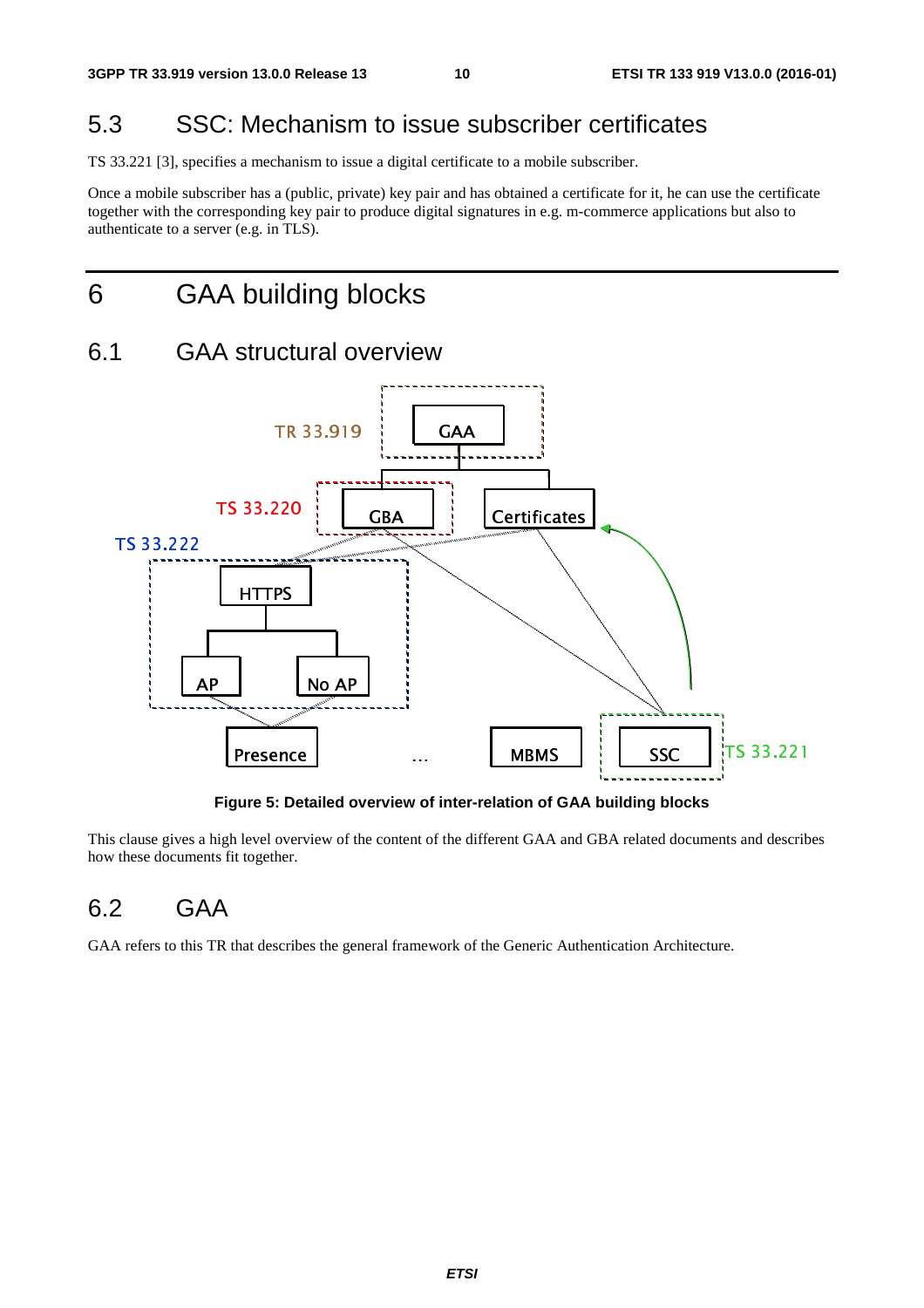#### 6.3 GBA

As briefly indicated in clause 5.2, GBA provides a general mechanism based on 3GPP AKA [1] to install a shared secret between a UE and a server.

AKA is a very powerful mechanism that mobile networks make use of. GBA takes benefit of this mechanism and reuses AKA to bootstrap application security. GBA introduces a new network element (NE) called the Bootstrapping Server Function (BSF). This BSF has an interface with the HSS. The UE runs AKA with the HSS via the BSF. From the resulting (CK, IK), a session key is derived in BSF and UE. An application server (called Network Application Function (NAF) in TS 33.220 [2]) can fetch this session key from the BSF together with subscriber profile information. In this way the application server (NAF) and the UE share a secret key that can subsequently be used for application security, in particular to authenticate UE and NAF at the start of the application session (possibly also for integrity and/or confidentiality protection although that might not be strictly in the scope of GAA). The communication between the UE and the BSF as well as that between NAF and BSF and between BSF and HSS are application independent and are described in TS 33.220 [2].

If only SIM cards or SIMs on UICC is available, and 2G\_GBA is allowed, the BSF and UE mutually authenticates using the 2G AKA and TLS protocol.

The following argument leads to the introduction of this new NE (BSF):

keep the number of different types of NEs as well as the total number of NEs that retrieve AVs from the HSS to a minimum.

One generic mechanism for different applications avoids a large diversity of mechanisms and allows to address security issues once and in a consistent way.

### 6.4 SSC

If a client wants to make use of asymmetric encryption technology, he needs a digital certificate that is created by a certification authority (CA). Such a certificate binds a public key to the identity of its legitimate owner and certifies the validity of the public key. If a mobile subscriber wants to have and make use of a (public, private) key pair, the key pair and a certificate should either be preloaded or the subscriber must have the means to either generate or obtain a key pair and dynamically obtain a corresponding digital certificate. As briefly indicated in clause 5.3, SSC specifies a mechanism to dynamically issue a digital certificate to a mobile subscriber.

To dynamically obtain a digital certificate a UE must send an appropriate certificate request to a PKI portal of his home operator, and the PKI portal must authenticate the certificate request. The certificate enrolment process i.e. the issuing of a certificate to a subscriber and the corresponding communication session between a UE and a PKI portal is in fact an example of a mobile application. As with many mobile applications it requires authentication of the communicating entities, in this case the UE and the PKI portal (the latter plays the role of the application server). As for any other application there are 2 options for this authentication: pre-shared secret based or based on asymmetric cryptography and certificates. The latter is only an option when a new certificate is requested from the PKI portal while another still valid certificate is already loaded in the UE. The former method requires a shared secret between the PKI portal and the UE. If the shared secret is not pre-configured, GBA can be used to obtain such a shared secret.

As indicated in Figure 5, the result of the process of issuing a certificate to a mobile subscriber which is described in the SSC TS 33.221 [3] is that the UE is loaded with a certificate corresponding to its (public, private) key pair. This is indicated by the green upward arrow.

Once the certificate is in place it can be used (together with the corresponding (public, private) key pair) to authenticate the UE. This is indicated by the black dotted lines that connect "certificates" to the underlying applications (HTTPS and SSC in Figure 5). The (public, private) key pair and the corresponding digital certificate can also be used for integrity protection (or less likely confidentiality) but these are not part of the scope of GAA.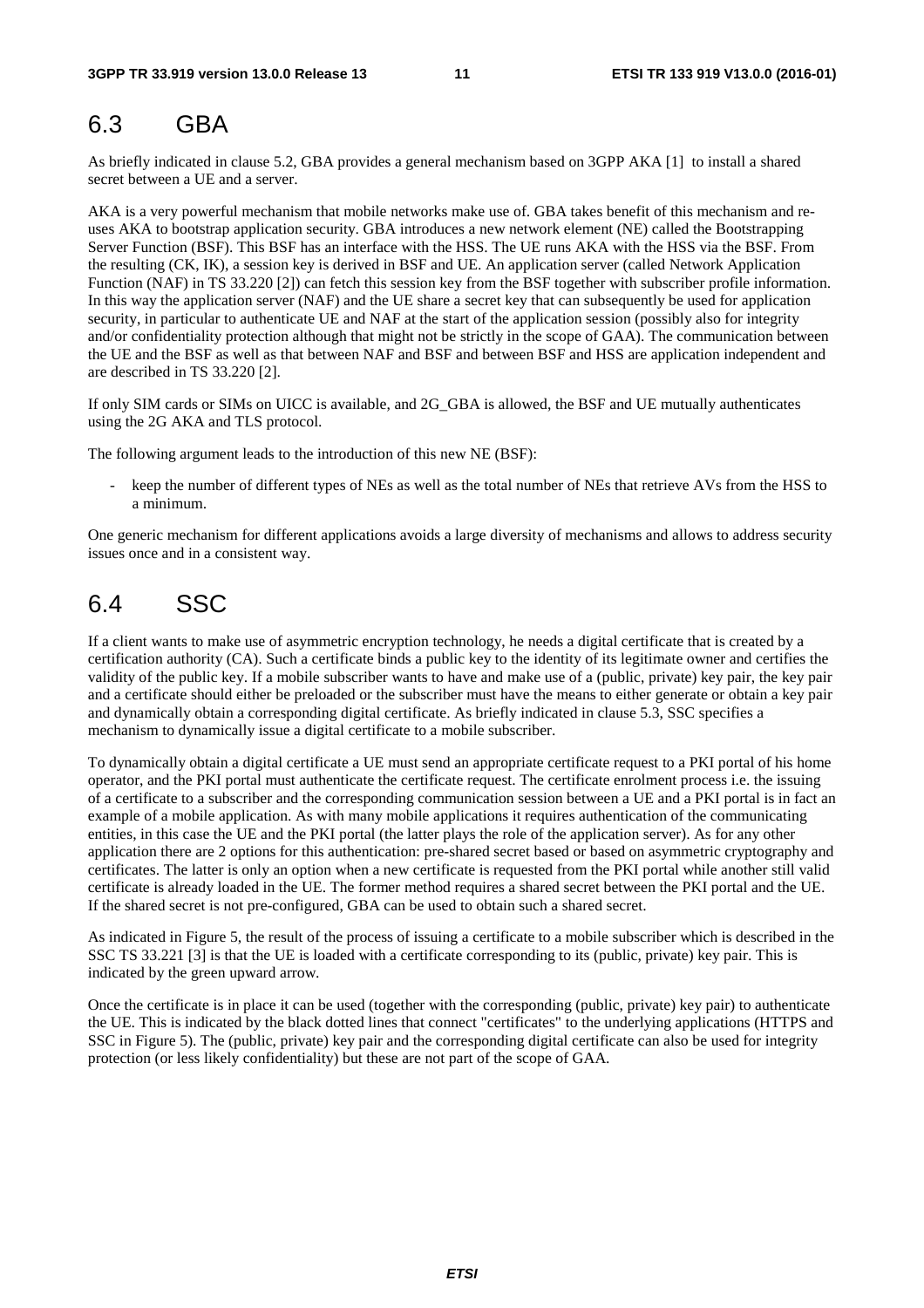### 6.5 Access to Network Application Functions using HTTPS

It is envisaged that HTTPS (or HTTP/TLS) may be used in a number of services to secure the application session between the UE and the application server (Ua interface in TS 33.220, see TS 33.222 [4]). TS 33.222 [4] describes the details of the possible authentication options when HTTPS is used between a UE and an application server. Any existing or future application based on HTTPS or Pre-Shared Key TLS can refer to TS 33.222 [4] for details on authentication and the set up of a secure HTTP session.

#### 6.5.1 HTTPS with Authentication Proxy

TS 33.222 [4] describes a mechanism where a reverse proxy (called authentication proxy (AP)) is used between the UE and the AS.

The AP is the TLS end point and the UE shall be able to simultaneously connect to different ASs behind one AP. The AP shall be able to authenticate the UE using the means of GAA, and shall send the authenticated UE identity to the AS. If UE authentication is based on a shared secret then the AP acts as the NAF in the GAA architecture and terminology.

Possible advantages of the use of such an AP may include reduced consumption of authentication vectors, minimization of SQN synchronization failures and reduction of number of TLS sessions that a UE needs to set up and maintain.

#### 6.5.2 HTTPS without Authentication Proxy

HTTP based application servers can also be deployed without the use of an authentication proxy. In this case the HTTPS (or TLS) session is between the UE and the AS. In this case the AS shall be able to authenticate the UE using the means of GAA. If UE authentication is based on a shared secret then the AS acts as the NAF in the GAA architecture and terminology.

#### 6.5.3 Pre-Shared Key TLS

The HTTP client and server can authenticate each other based on the GBA-based shared key between the UE and the BSF generated during the bootstrapping procedure created by the procedures in TS 33.220 [2]. The shared key shall be used as a master key to generate further TLS session keys, and also be used as the proof of secret key possession as part of the authentication function. The exact procedure can be found in Pre-Shared Key Ciphersuites for Transport Layer Security (TLS) [11].

# 7 Application guidelines to use GAA

### 7.0 Overview on Application Authentication

GAA provides different alternatives to an AS or an AP to perform user authentication (i.e. force the UE to run AKA with the BSF as specified in TS 33.220 [2] or use a mechanism based on subscriber certificates). Also under GAA, an AS may understand that the user request is already authenticated by an Authentication Proxy.

GAA as described in this TR has not the intention to impose any one authentication mechanism onto applications . It is rather aimed to be a tool at developers disposal which they can use to their benefit. Application developers may save development time by using GAA instead of designing and implementing application-specific authentication mechanisms. An additional advantage of the mechanisms of GAA is that they can provide global coverage, inherited from the GSM/UMTS coverage.

Depending on network configuration and policies of the operator, an AS or an AP will be able to use any of the alternatives provided by GAA or even any other user authentication mechanisms specified outside of 3GPP if such mechanisms are at their disposal. It is therefore assumed that an AS and an AP should be able to take the decision what parts of GAA shall be used if any.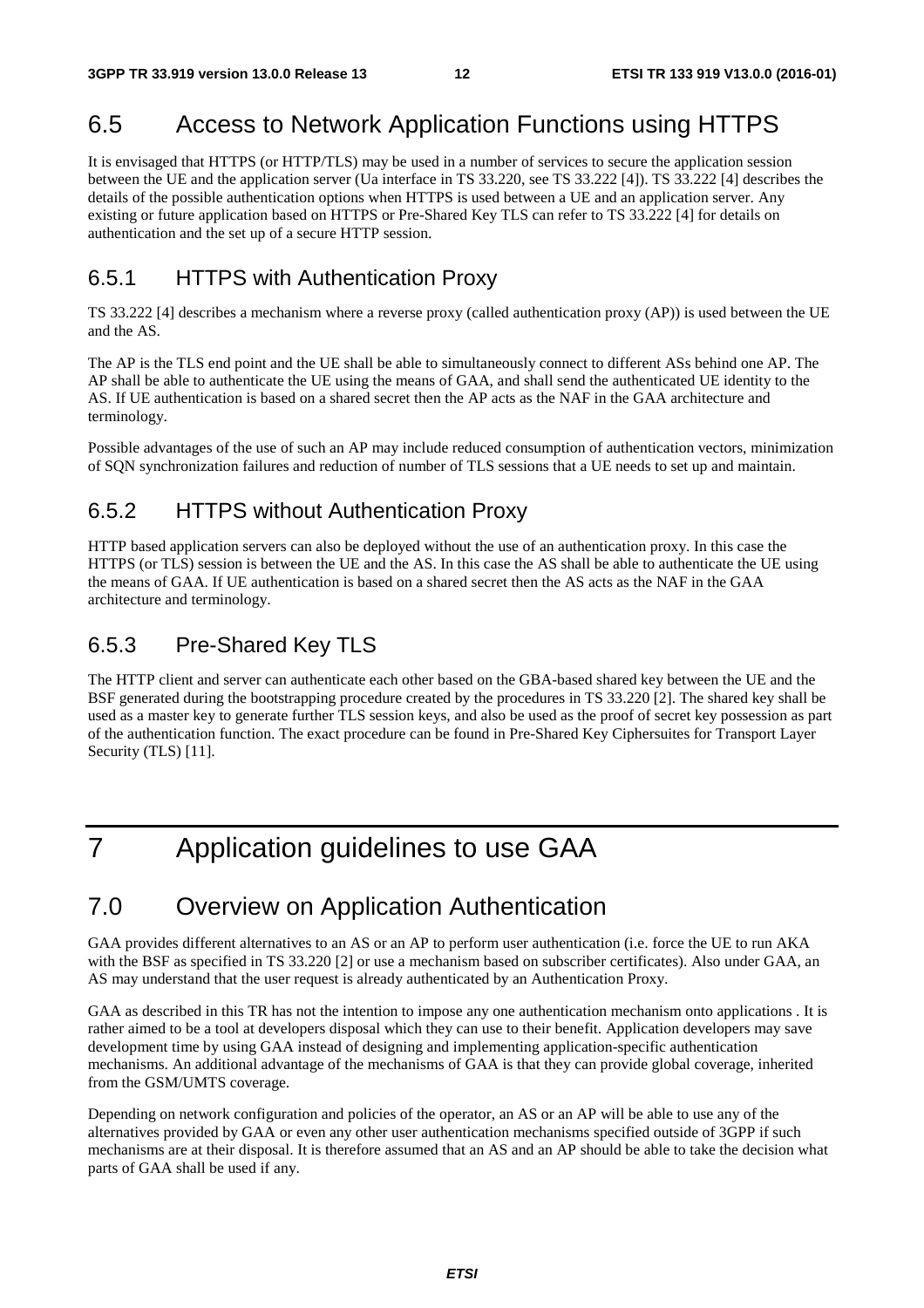This section tries to give an overview of arguments that can play a role in the choice of authentication mechanism. The authentication mechanism selected will be dependent on:

- 1. Requirements/policies relating to the user/server/application/device that needs authentication. This may be in both directions (mutual authentication), but the usual emphasis is user to server authentication.
- 2. Device and service characteristics, user capabilities and preferences as defined in the user profile.
- 3. Policies of the network or networks providing the transport service and the service providers of the applications.

Requirements/policies relating to authentication will depend on whether there is a need for:

- **a) Device authentication:** The device is genuine and not a clone i.e. Authentication of a (U)SIM by challenge response.
- **b) Integrity protection:** An example is signalling protection in UTRAN access A weakness in GSM is that it is very easy for a man in the middle to manipulate signalling message e.g. cipher mode command and a way to prevent it being compromised is to use device authentication **and** integrity protection via a keyed MAC (Message Authentication Code) on the specific signalling messages.
- **c) Application authentication:** It will often be necessary to check the authenticity of the application software. Application authentication is however out of the scope of GAA.
- **d) User authentication:**. This refers to authentication of the end user, the person who is using the end user device. One way of doing this is to make the USIM availability to devices/protocols/applications dependent, logically, by user PIN input or physically, by a policy of removal and insertion. The entry of a PIN may also be required before access is allowed to a specific application.
- **e) Transaction authentication and non-repudiation:** For some business transactions that are carried out using the mobile device it is necessary to digitally sign the transaction with a users private key, specifically where there is a need for non repudiation i.e. to prevent:
	- the False Denial of the: SENDING of the Message, e.g. "I never sent it!"
	- the CONTENT of the Message, e.g. "I said you should sell, not buy!"
	- the TIME of the Message, e.g. "I sent it a different time!"
- NOTE: Many authentication techniques such as 3GPP AKA are based on a single key which is shared between the network and the user - this is OK for authentication between sender and recipient, but non repudiation provable to a third party may require the use of public key technique where the private key is only held by the sender.

Figure 6 shows how device and service characteristics can impact the choice of a particular technique from the Spectrum of Authentication Mechanisms.

|                                       | authentication type                         |                                                                          |                           |  |
|---------------------------------------|---------------------------------------------|--------------------------------------------------------------------------|---------------------------|--|
| client (device)<br>charateristics     | device (client)<br>auth                     | server auth                                                              | transaction<br>auth       |  |
| PIN/password                          | stored<br>PIN/password                      | signature or<br>password                                                 | x                         |  |
| <b>GAA: subscriber</b><br>certificate | client private<br>key, signature            | signature                                                                | private key,<br>signature |  |
| GAA: GBA at<br>UE.                    | shared secret<br>(GBA), keyed<br><b>MAC</b> | shared secret<br>(GBA), keyed MAC<br>OR server private<br>key, signature | x                         |  |

 $x =$  client characteristics do not allow authentication requirement to be met.

#### **Figure 6: Authentication characteristics comparison**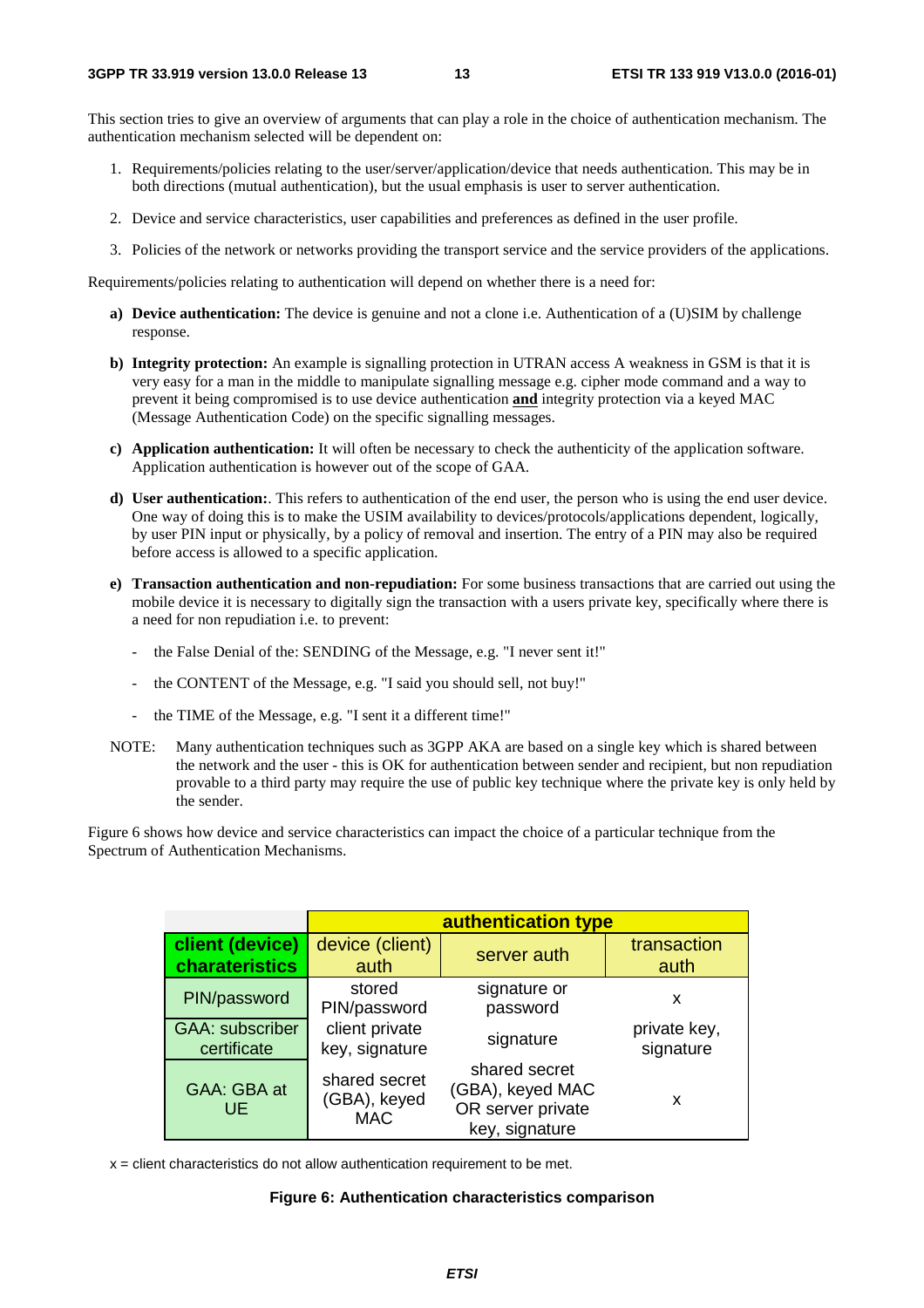#### 7.1 Use of shared secrets and GBA

Some examples of where shared secrets from the innovation of GBA can be used are:

- distribution of symmetric ciphering and integrity keys for securing applications running between the UE and a server in the network. Example protocols that can be used to secure an application and that require a shared secret include HTTP Digest, shared secret TLS and IPsec;
- distribution of passwords and PIN for third party applications;
- for protecting the distribution of certificates between the UE and the certificate authority.

#### 7.2 Use of certificates

Some examples of where certificates can be used for authentication are:

- when it is necessary to check the identity of the end user;
- when the application security protocol works smoothly with (public, private) key pair authentication and subscriber certificates are available (e.g. normal TLS);
- where there is a need for non-repudiation and where the user is required to digitally sign the transaction with a user's private key as many authentication techniques such as 3GPP AKA are based on a single key, which is shared between the network and the user. Non-repudiation provable to a third party may require the use of public key technique where the private key is only held by the sender.

#### 7.3 NAF Recommendations

#### 7.3.1 Overview

GBA can be used by various types of applications, which utilize different types of Ua protocols. In this section, some recommendations and motivations are given to help the design of the Ua protocol. The security and the service delivery would benefit from the following recommendations in some cases, but not all recommendations are applicable to all application types and hence, each NAF Ua application has to validate, if these recommendations are applicable or not.

#### 7.3.2 Key Lifetime Management

If the NAF has a NAF defined lifetime to be used with the NAF specific key material Ks\_(ext/int)\_NAF key (or further adapted key material), which is shorter compared to the default Ks lifetime received from the BSF, (due to NAF having it"s own policy), then to avoid different lifetimes in UE and NAF and to ensure continuous service delivery to the UE at least two approaches could be taken. One approach is that the NAF could send the key lifetime to the UE on the Ua reference point. This way the UE is able to make a new bootstrapping before the NAF defined key lifetime expires. Another approach, is that the NAF instructs the UE on the Ua reference point to make a new bootstrapping before the NAF defined key lifetime expires.

#### 7.3.3 User Identity Validation

If the UE sends one or more identities as part of the application protocol that is run over reference point Ua, then it would avoid some fraud scenarios, if the NAF verifies that the identities indeed belongs to the subscriber by checking that the identity or identities are present in the service specific USS fetched from the BSF. This is only possible if the BSF and NAF support usage of USS and the NAF can extract the send identities or identity from the message send by the UE.

#### 7.4 Event Monitoring Principles for GAA

Monitoring of GAA usage requires the logging of certain events. The following list of events, grouped by interfaces on which they occur, may serve as a baseline for implementing monitoring in the network nodes.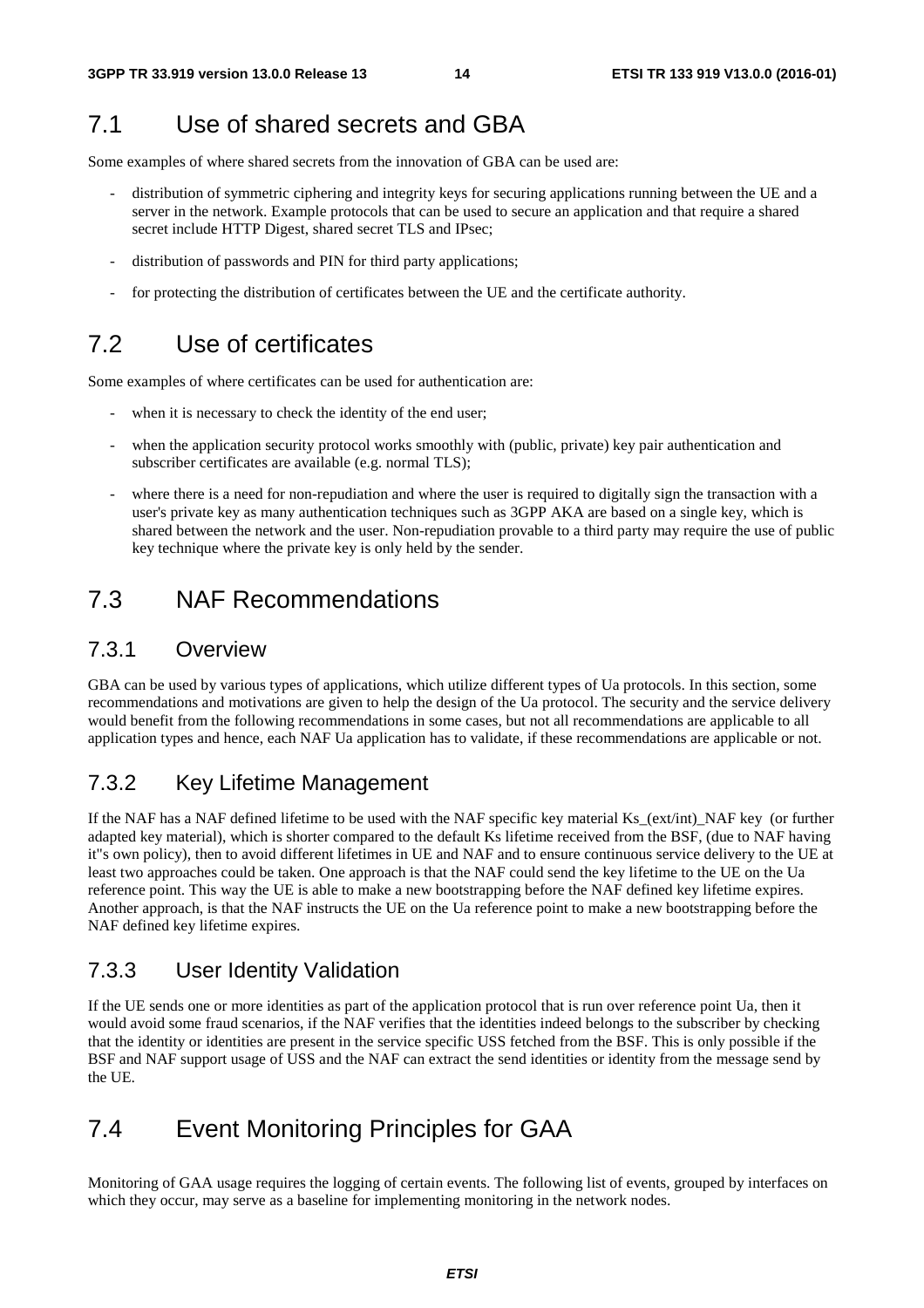- 1 Ub interface: Bootstrapping between UE and BSF over Ub interface,
- 2 Ua interface:
	- a) Authentication of UE and NAF based on bootstrapped NAF specific key.
	- b) Enrollment of subscriber"s public key.
	- c) Delivery of operator"s root CA certificate.
- 3 Zn interface:
	- a) Delivery of NAF specific key material to the NAF,
	- b) Delivery of USS to NAF
- 4 Zh interface: Delivery of AV and GUSS.

Note: This list may not be exhaustive.

# 8 Usage of GBA

This chapter contain some examples of usage of GBA within 3GPP specification and GBA extension.

#### 8.1 GAA and Trusted Open Platforms

TR 33.905 [13] outlines the GAA related functionalities and their interworking in the terminal. It describes the relationship of the GAA server in the terminal that communicates with the BSF server over Ub reference point, and with the UICC through the relevant device drivers, the GAA client that is part of a terminal application and communicates over the network with a NAF server and the GAA server in the terminal to obtain the NAF specific GAA credentials.

#### 8.2 2G GBA

TR 33.920 [14] outlines needed changes to provision an ME and a NAF with a shared secret based on the SIM card. TS 33.220 focuses on the usage of 3G USIM / ISIM for GBA and the SIM card specific details can be found in the Annex I. 2G GBA provides allows building services where authentication is performed and managed in an analogous way as using USIM. The protocol wherein the SIM card is used, decides the strength of the security of the whole system. Therefore, the solution described for an early implementation feature in this specifications targets to enhance GSM security to address the known GSM vulnerabilities when using 2G GBA. 2G GBA does not require any change to the existing SIM specifications, in particular GBA\_U as in 3G GBA is not part of 2G GBA.

#### 8.3 Key Establishment between UICC and a Terminal

TS 33.110 [15] describes a GBA based key establishment between a UICC and a terminal. The UICC is rarely a standalone device; it usually interacts with a terminal. For sensitive applications that are split between a smart card and a terminal with sensitive data exchanged between those two. TS 33.110 provide means to establish keys, that then can be used to establish a secure channel between a UICC and a terminal.

### 8.4 Liberty Alliance and GBA

TR 33.980 [16] defines the Interworking between GBA and Liberty Alliance protocols. GBA and the Liberty Alliance Identity Federation and Web Service Framework were developed and can be deployed indepently of each other. The Liberty Alliance Identity Federation and Web Service Framework offers simplified single sign-on and session management for complex web service business interaction protocols. The GBA offers a mechanism to provide a shared secret and certificates to two communicating entities for mobile applications, based on GSM and UMTS authentication and key agreement protocols. TR 33.980 provides guidelines on the interworking of the Generic Authentication Architecture (GAA) and the Liberty Alliance architecture. It studies the details of possible interworking methods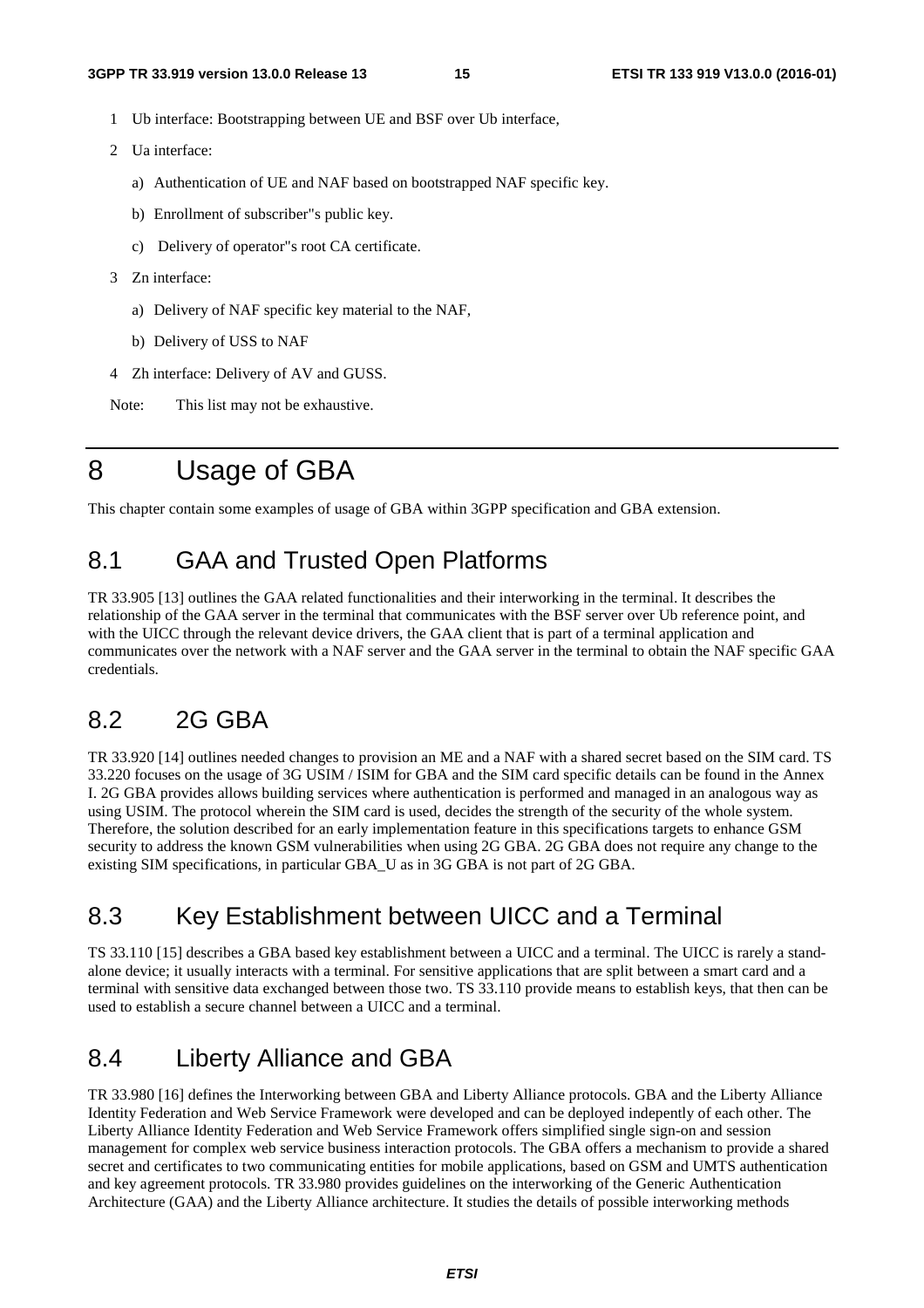between the Liberty Alliance Identity Federation Framework (ID-FF), the Identity Web Services Framework (ID-WSF) and GBA for various Single Sign On scenarios.

### 8.5 MBMS Security

TS 33.246 [12] specifies the usage of GBA TS 33.220 [2]. GBA is used to provision the keys that are needed to run an MBMS User Service. If protection for the MBMS User Service is required, then the UE needs to share GBA-keys with the BM-SC that is acting as a Network Application Function (NAF) according ot TS 33.220 [2]. The MMBS Serivice Keys for an MBMS User Service shall be stored on either the UICC if the UICC is capable of MBMS key management or the ME if the UICC is not capable of MBMS key management.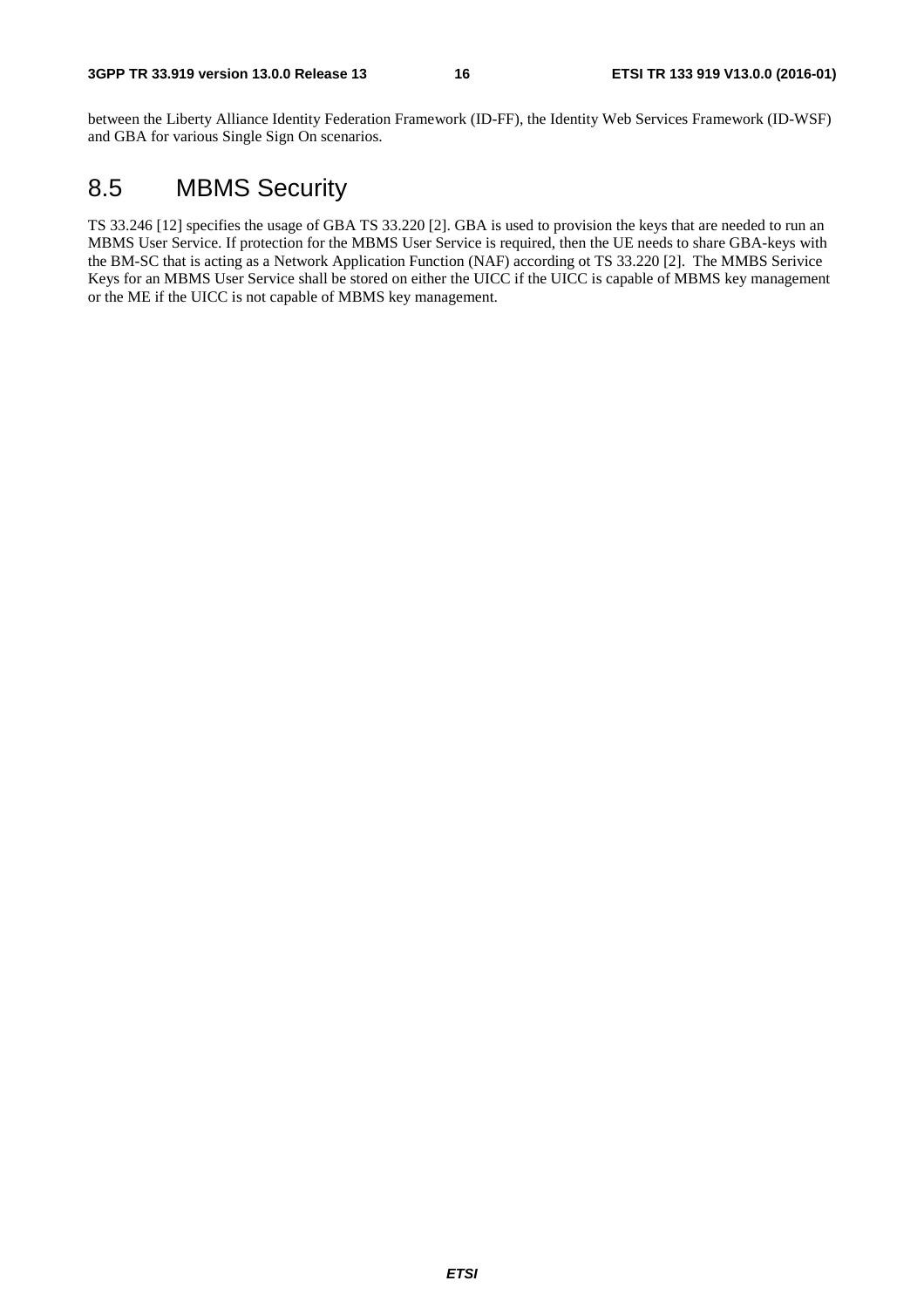# Annex A: Change history

| <b>Change history</b> |              |                |           |    |                                                                         |        |               |
|-----------------------|--------------|----------------|-----------|----|-------------------------------------------------------------------------|--------|---------------|
| <b>Date</b>           | TSG#         | TSG Doc.       | <b>CR</b> |    | <b>Rev Subject/Comment</b>                                              | Old    | <b>New</b>    |
| 2003-10               | SA3#30       |                |           |    | New Draft TR: Generic Authentication Architecture (GAA)                 |        | 0.1.0         |
| 2003-11               | SA3#31       |                |           |    | Text has been added to the introduction and to sections 1 to 6<br>0.1.0 |        | 0.2.0         |
| 2003-12               | SP-22        | SP-030582 -    |           |    | Presentation to TSG SA#22 for Information<br>0.2.0                      |        | 1.0.0         |
| 2004-01               | SA3#32       |                |           |    | Editorial changes plus an additional reference                          | 1.0.0  | 1.0.1         |
| 2004-02               | SA3#32       |                |           |    | References have been added. An editor's note in section 6.5 has         | 1.0.1  | 1.2.0         |
|                       |              |                |           |    | been removed, Figure with explanation has been added and text           |        |               |
|                       |              |                |           |    | has been added to sections 6.3, 6.4, 6.5 and 7.                         |        |               |
| 2004-06               | <b>SP-24</b> | SP-040365      |           |    | Editorial changes for Presentation to TSG SA#24 for information         | 1.2.0  | 1.2.1         |
| 2004-07               | SA3#34       |                |           |    | Text has been added to section 7                                        | 1.2.1  | 1.3.0         |
| 2004-09               | SP-25        | SP-040625  -   |           |    | Edited by MCC for presentation to TSG SA #25 for approval               | 1.3.0  | 2.0.0         |
| 2004-09               |              |                |           |    | Updated to v6.0.0 after TSG SA approval                                 | 2.0.0  | 6.0.0         |
| 2004-12               | SP-26        | SP-040861 0002 |           |    | Removal of unnecessary editor's notes                                   | 6.0.0  | 6.1.0         |
| 2005-03               | <b>SP-27</b> | SP-050140 0003 |           |    | Correct the 'Application guidelines to use GAA'                         | 6.1.0  | 6.2.0         |
| 2006-03               | SP-31        | SP-060218 0004 |           |    | Add a text to include the 2G GBA scenario                               | 6.2.0  | 7.0.0         |
| 2006-03               | SP-31        | SP-060069 0005 |           |    | Correction of some editorial errors                                     | 6.2.0  | 7.0.0         |
| 2006-09               | SP-33        | SP-060662 0006 |           |    | Verification of UE information and key management                       | 7.0.0  | 7.1.0         |
| 2006-09               | SP-33        | SP-060502 0007 |           |    | Event monitoring principles for GAA/GBA                                 | 7.0.0  | 7.1.0         |
| 2007-03               | SP-35        | SP-070159 0008 |           |    | Update of TR 33.919                                                     | 7.1.0  | 7.2.0         |
| 2008-12               | SP-42        |                | ۵.        | -- | Upgrade to Release 8                                                    | 7.2.0  | 8.0.0         |
| 2009-12               |              |                |           |    | Update to Rel-9 version (MCC)                                           | 8.0.0  | 9.0.0         |
| 2010-06               | <b>SP-48</b> | SP-100251      | 0009      |    | removal of Rel-9 OSA outdated references                                | 9.0.0  | 9.1.0         |
| 2011-03               |              |                |           |    | Update to Rel-10 version (MCC)                                          | 9.1.0  | 10.0.0        |
| 2012-09               |              |                |           |    | Update to Rel-11 version (MCC)                                          | 10.0.0 | 11.0.0        |
| 2014-09               |              |                |           |    | Update to Rel-12 version (MCC)                                          |        | 11.0.0 12.0.0 |
| 2016-01               |              |                |           |    | Update to Rel-13 version (MCC)                                          |        | 12.0.0 13.0.0 |